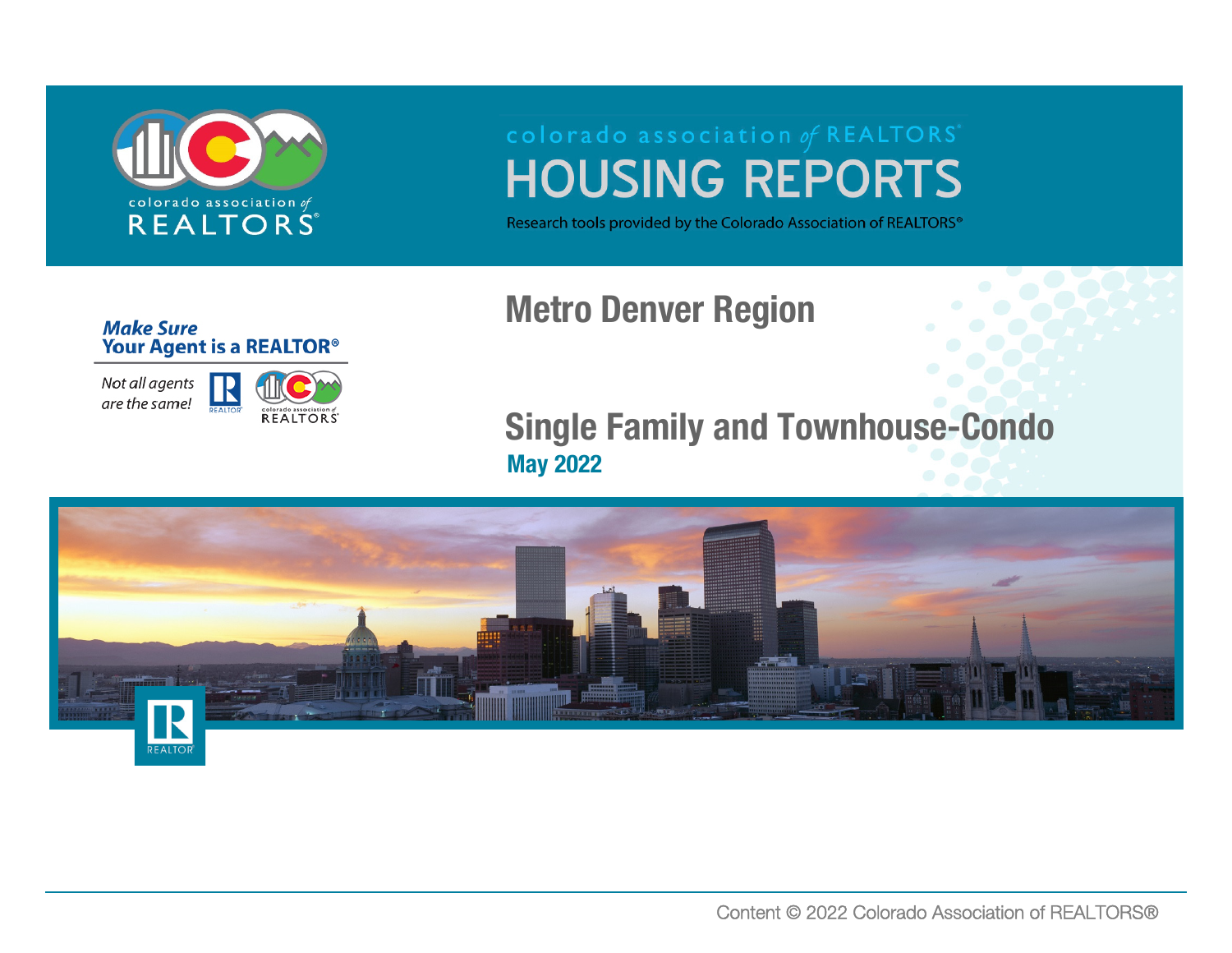| <b>Single Family Market Overview</b>                                                        |        |                             |         |        |            |           | <b>May 2022</b>            |                 |                                            | <b>Make Sure</b><br>Your Agent is a REALTOR® |  |  |
|---------------------------------------------------------------------------------------------|--------|-----------------------------|---------|--------|------------|-----------|----------------------------|-----------------|--------------------------------------------|----------------------------------------------|--|--|
| Key metrics by report month and for year-to-date (YTD) starting from the first of the year. |        |                             |         |        |            |           | <b>Metro Denver Region</b> |                 | Not all agents<br>REALTON<br>are the same! | Colorado association of<br>REALTORS          |  |  |
| <b>Key Metrics</b>                                                                          |        | <b>Historical Sparkbars</b> |         |        | $5 - 2021$ | 5-2022    | <b>Percent Change</b>      | <b>YTD-2021</b> | <b>YTD-2022</b>                            | <b>Percent Change</b>                        |  |  |
| <b>New Listings</b>                                                                         |        |                             | 12-2021 | 4-2022 | 5,660      | 6,430     | $+13.6%$                   | 23,504          | 24,884                                     | $+5.9%$                                      |  |  |
| <b>Pending / Under Contract</b>                                                             | 4-2021 | 8-2021                      | 12-2021 | 4-2022 | 5,540      | 5,561     | $+0.4%$                    | 22,516          | 21,659                                     | $-3.8%$                                      |  |  |
| <b>Sold Listings</b>                                                                        | 4-2021 | 8-2021                      | 12-2021 | 4-2022 | 4,746      | 4,989     | $+5.1%$                    | 19,874          | 19,165                                     | $-3.6%$                                      |  |  |
| <b>Median Sales Price</b>                                                                   | 4-2021 | 8-2021                      | 12-2021 | 4-2022 | \$572,750  | \$650,000 | $+13.5%$                   | \$540,000       | \$635,000                                  | $+17.6%$                                     |  |  |
| <b>Average Sales Price</b>                                                                  | 4-2021 | 8-2021                      | 12-2021 | 4-2022 | \$671,010  | \$775,314 | $+15.5%$                   | \$651,128       | \$752,028                                  | $+15.5%$                                     |  |  |
| <b>Percent of List Price Received</b>                                                       | 4-2021 | 8-2021                      | 12-2021 | 4-2022 | 105.5%     | 104.8%    | $-0.7%$                    | 103.7%          | 104.9%                                     | $+1.2%$                                      |  |  |
| <b>Days on Market Until Sale</b>                                                            | 4-2021 | 8-2021                      | 12-2021 | 4-2022 | 12         | 10        | $-16.7%$                   | 19              | 15                                         | $-21.1%$                                     |  |  |
| <b>Housing Affordability Index</b>                                                          | 4-2021 | 8-2021                      | 12-2021 | 4-2022 | 68         | 48        | $-29.4%$                   | 72              | 49                                         | $-31.9%$                                     |  |  |
| <b>Inventory of Active Listings</b>                                                         | 4-2021 | 8.2021                      | 12-2021 | 4-2022 | 3,369      | 4,145     | $+23.0%$                   |                 |                                            |                                              |  |  |
| <b>Months Supply of Inventory</b>                                                           | 4-2021 | 8-2021                      | 12-2021 | 4-2022 | 0.7        | 0.9       | $+28.6%$                   |                 |                                            |                                              |  |  |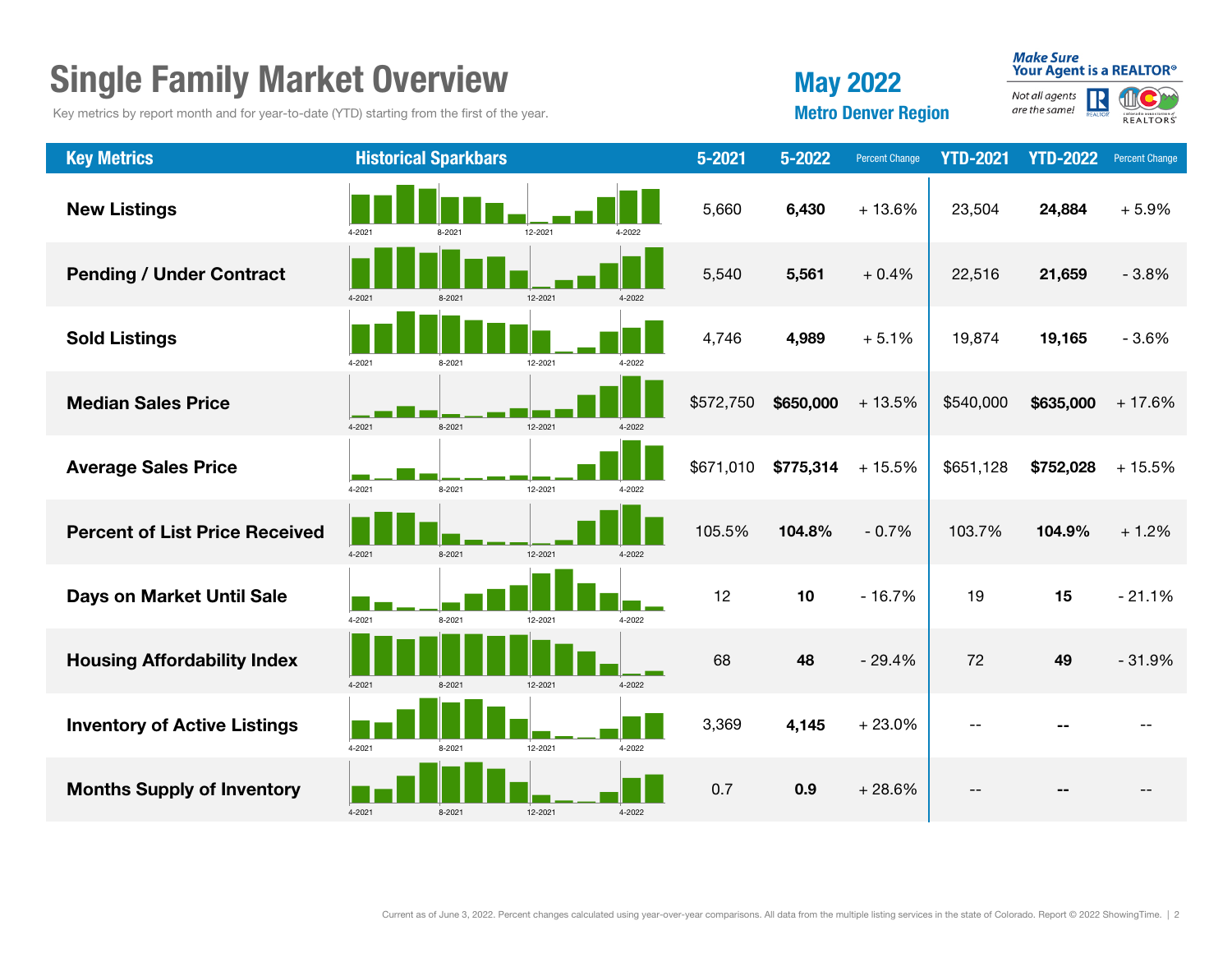| <b>Townhouse-Condo Market Overview</b>                                                      | <b>May 2022</b> |                             |                            | <b>Make Sure</b><br>Your Agent is a REALTOR® |                                      |           |                       |                 |                 |                       |
|---------------------------------------------------------------------------------------------|-----------------|-----------------------------|----------------------------|----------------------------------------------|--------------------------------------|-----------|-----------------------|-----------------|-----------------|-----------------------|
| Key metrics by report month and for year-to-date (YTD) starting from the first of the year. |                 |                             | <b>Metro Denver Region</b> |                                              | Not all agents<br>R<br>are the same! | EALTORS   |                       |                 |                 |                       |
| <b>Key Metrics</b>                                                                          |                 | <b>Historical Sparkbars</b> |                            |                                              | 5-2021                               | 5-2022    | <b>Percent Change</b> | <b>YTD-2021</b> | <b>YTD-2022</b> | <b>Percent Change</b> |
| <b>New Listings</b>                                                                         | 4-2021          |                             | 12-2021                    | 4-2022                                       | 2,003                                | 2,097     | $+4.7%$               | 9,328           | 8,676           | $-7.0%$               |
| <b>Pending / Under Contract</b>                                                             | 4-2021          | 8-2021                      | 12-2021                    | 4-2022                                       | 2,063                                | 1,919     | $-7.0%$               | 9,294           | 8,088           | $-13.0%$              |
| <b>Sold Listings</b>                                                                        | 4-2021          | 8-2021                      | 12-2021                    | 4-2022                                       | 1,920                                | 1,816     | $-5.4%$               | 8,469           | 7,415           | $-12.4%$              |
| <b>Median Sales Price</b>                                                                   | 4-2021          | 8-2021                      | 12-2021                    | 4-2022                                       | \$388,115                            | \$437,000 | $+12.6%$              | \$360,000       | \$425,000       | $+18.1%$              |
| <b>Average Sales Price</b>                                                                  | 4-2021          | 8-2021                      | 12-2021                    | 4-2022                                       | \$459,144                            | \$529,052 | $+15.2%$              | \$431,022       | \$503,849       | $+16.9%$              |
| <b>Percent of List Price Received</b>                                                       | 4-2021          | 8-2021                      | 12-2021                    | 4-2022                                       | 103.5%                               | 105.0%    | $+1.4%$               | 101.8%          | 104.8%          | $+2.9%$               |
| <b>Days on Market Until Sale</b>                                                            | 4-2021          | 8-2021                      | 12-2021                    | 4-2022                                       | 18                                   | 10        | $-44.4%$              | 26              | 13              | $-50.0%$              |
| <b>Housing Affordability Index</b>                                                          | $4 - 2021$      | 8-2021                      | 12-2021                    | 4-2022                                       | 100                                  | 71        | $-29.0%$              | 108             | 73              | $-32.4%$              |
| <b>Inventory of Active Listings</b>                                                         | 4-2021          | 8-2021                      | 12-2021                    | 4-2022                                       | 1,403                                | 1,009     | $-28.1%$              |                 |                 |                       |
| <b>Months Supply of Inventory</b>                                                           | 4-2021          | 8-2021                      | 12-2021                    | 4-2022                                       | 0.7                                  | 0.6       | $-14.3%$              |                 |                 |                       |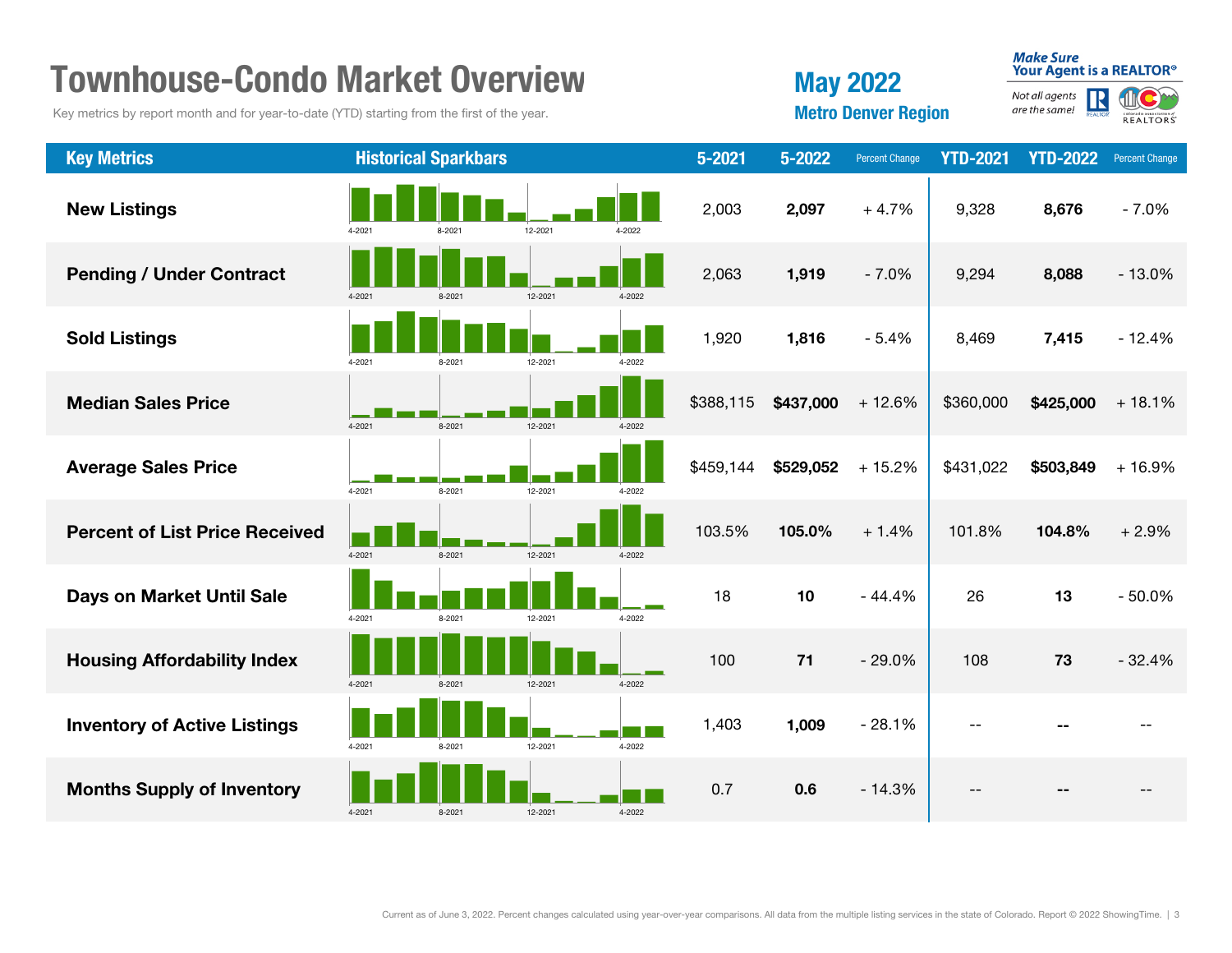# New Listings May 2022

# Metro Denver Region

# Make Sure<br>Your Agent is a REALTOR®

Not all agents R are the same!





| <b>New Listings</b> | Single<br>Family | % Change<br>from Prior<br>Year | % Change<br>from Prior<br><b>Month</b> | Townhouse-<br>Condo | % Change<br>from Prior<br>Year | % Change<br>from Prior<br>Month |
|---------------------|------------------|--------------------------------|----------------------------------------|---------------------|--------------------------------|---------------------------------|
| Jun-2021            | 6,979            | $+5.5%$                        | $+23.3%$                               | 2,381               | -5.3%                          | $+18.9%$                        |
| Jul-2021            | 6,507            | $-4.4\%$                       | $-6.8\%$                               | 2,297               | $-14.0%$                       | $-3.5\%$                        |
| Aug-2021            | 5,452            | $-9.5%$                        | $-16.2\%$                              | 2,069               | $-8.8\%$                       | $-9.9\%$                        |
| Sep-2021            | 5,464            | $-1.4%$                        | $+0.2%$                                | 1,963               | $-12.1%$                       | $-5.1%$                         |
| Oct-2021            | 4,695            | $-10.0%$                       | $-14.1%$                               | 1,815               | $-19.2%$                       | $-7.5\%$                        |
| Nov-2021            | 3,285            | $+6.2%$                        | $-30.0%$                               | 1,290               | $-5.8\%$                       | $-28.9%$                        |
| Dec-2021            | 2,309            | $-12.2%$                       | $-29.7\%$                              | 996                 | $-10.4%$                       | $-22.8%$                        |
| Jan-2022            | 3,049            | $-10.6%$                       | $+32.0%$                               | 1.226               | $-23.6%$                       | $+23.1%$                        |
| Feb-2022            | 3.707            | $-1.3\%$                       | $+21.6%$                               | 1,428               | $-11.3%$                       | $+16.5%$                        |
| Mar-2022            | 5,439            | $+10.4%$                       | $+46.7%$                               | 1,884               | $+1.3%$                        | $+31.9%$                        |
| Apr-2022            | 6,259            | $+8.8%$                        | $+15.1%$                               | 2,041               | $-9.3%$                        | $+8.3%$                         |
| <b>May-2022</b>     | 6,430            | $+13.6\%$                      | $+2.7%$                                | 2,097               | $+4.7%$                        | $+2.7%$                         |

# Historical New Listings by Month

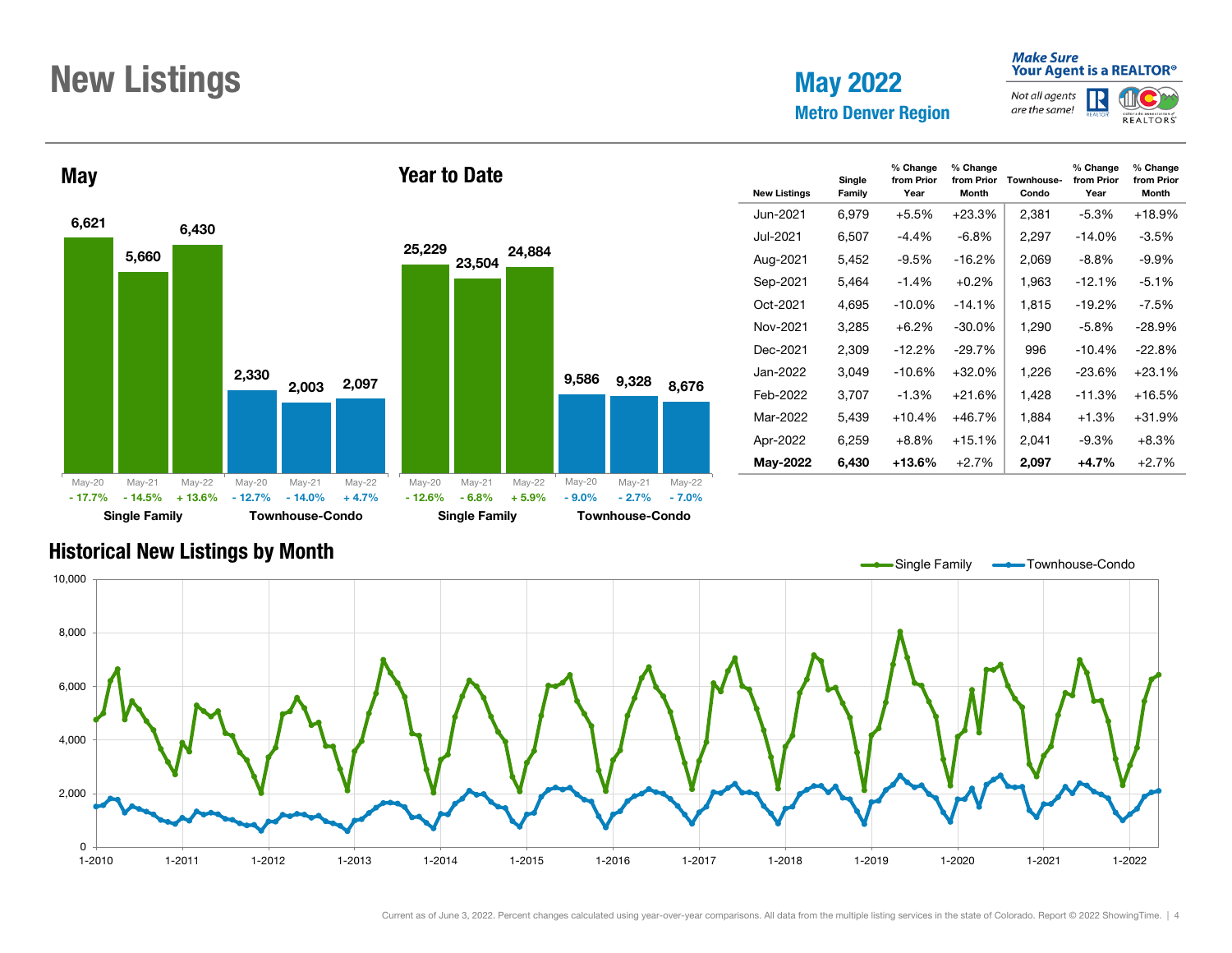# Pending / Under Contract May 2022

Metro Denver Region

### **Make Sure** Your Agent is a REALTOR<sup>®</sup>

% Change from Prior Year

Not all agents R are the same!



% Change from Prior Month



### Historical Pending / Under Contract by Month

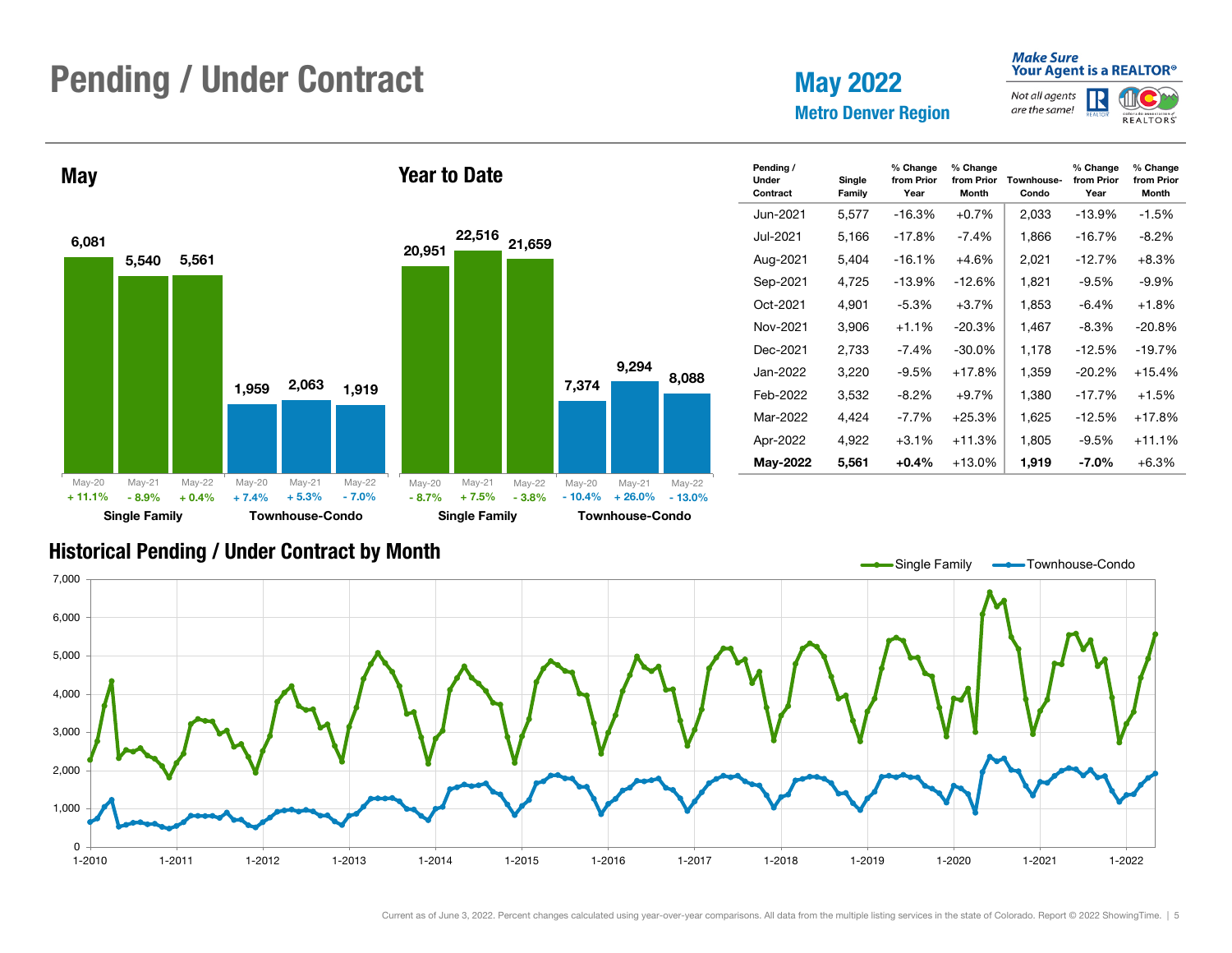# Sold Listings May 2022

Metro Denver Region

# Make Sure<br>Your Agent is a REALTOR®

Not all agents R are the same! **REALTORS** 



| lo    |          | <b>Single Family</b> |         |          | <b>Townhouse-Condo</b> |          |  |
|-------|----------|----------------------|---------|----------|------------------------|----------|--|
| 5.4%  | $-11.7%$ | $+13.1%$             | $-3.6%$ | $-11.6%$ | $+31.0%$               | $-12.4%$ |  |
| ay-22 | May-20   | May-21               | May-22  | May-20   | May-21                 | May-22   |  |
| 816,  | 17,571   | 19,874               | 19,165  | 6,466    | 8,469                  | 7,415    |  |
|       |          |                      |         |          |                        |          |  |
|       |          |                      |         |          |                        |          |  |

| <b>Sold Listings</b> | Single<br>Family | % Change<br>from Prior<br>Year | % Change<br>from Prior<br><b>Month</b> | Townhouse-<br>Condo | % Change<br>from Prior<br>Year | % Change<br>from Prior<br><b>Month</b> |
|----------------------|------------------|--------------------------------|----------------------------------------|---------------------|--------------------------------|----------------------------------------|
| Jun-2021.            | 5,681            | $-1.3%$                        | $+19.7%$                               | 2,181               | $+16.9%$                       | $+13.6%$                               |
| Jul-2021             | 5,429            | $-19.4%$                       | $-4.4\%$                               | 2,029               | $-14.0%$                       | $-7.0\%$                               |
| Aug-2021             | 5,369            | $-12.0\%$                      | $-1.1%$                                | 1,960               | $-11.0%$                       | $-3.4%$                                |
| Sep-2021             | 5,037            | -16.3%                         | $-6.2\%$                               | 1,849               | $-15.1%$                       | $-5.7%$                                |
| Oct-2021             | 4.809            | $-20.5\%$                      | $-4.5%$                                | 1,872               | $-11.1%$                       | $+1.2%$                                |
| Nov-2021             | 4,701            | $-2.9\%$                       | $-2.2\%$                               | 1,715               | $-6.5%$                        | $-8.4%$                                |
| Dec-2021             | 4,239            | $-7.3\%$                       | $-9.8\%$                               | 1,564               | $-15.0%$                       | $-8.8\%$                               |
| Jan-2022             | 2.634            | $-4.3%$                        | $-37.9%$                               | 1.119               | $-11.8%$                       | $-28.5%$                               |
| Feb-2022             | 2,945            | $-9.3%$                        | $+11.8%$                               | 1,229               | $-19.9%$                       | $+9.8%$                                |
| Mar-2022             | 4,151            | $-6.0\%$                       | $+41.0%$                               | 1,560               | $-18.5%$                       | $+26.9%$                               |
| Apr-2022             | 4.446            | $-5.6%$                        | $+7.1%$                                | 1,691               | $-7.6\%$                       | $+8.4%$                                |
| May-2022             | 4,989            | $+5.1%$                        | $+12.2%$                               | 1,816               | $-5.4\%$                       | $+7.4%$                                |

# Historical Sold Listings by Month

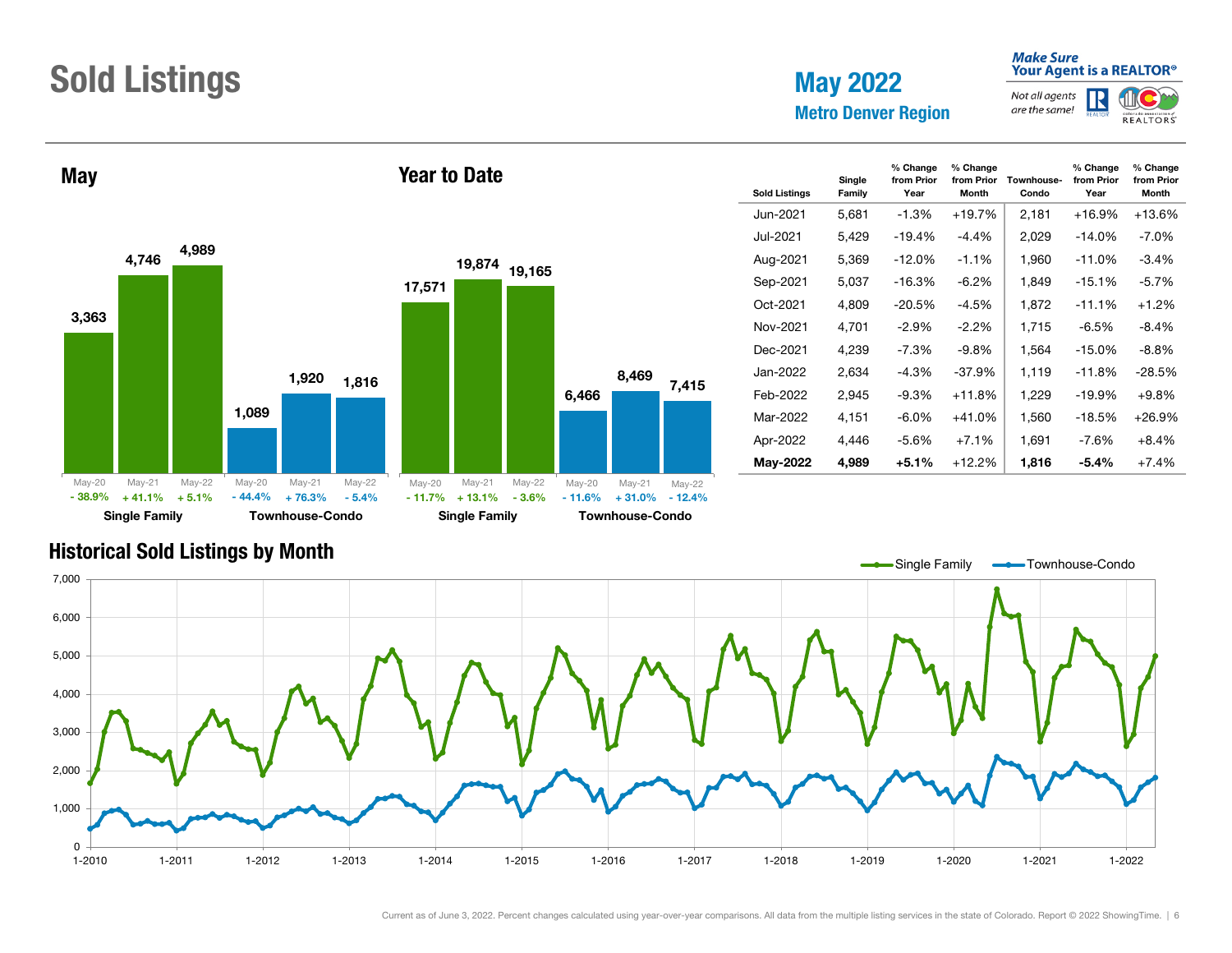# Median Sales Price

May 2022

#### **Make Sure** Your Agent is a REALTOR<sup>®</sup>

% Change from Prior Year

% Change from Prior Month

**REALTORS** 

Not all agents R are the same!



### Historical Median Sales Price by Month

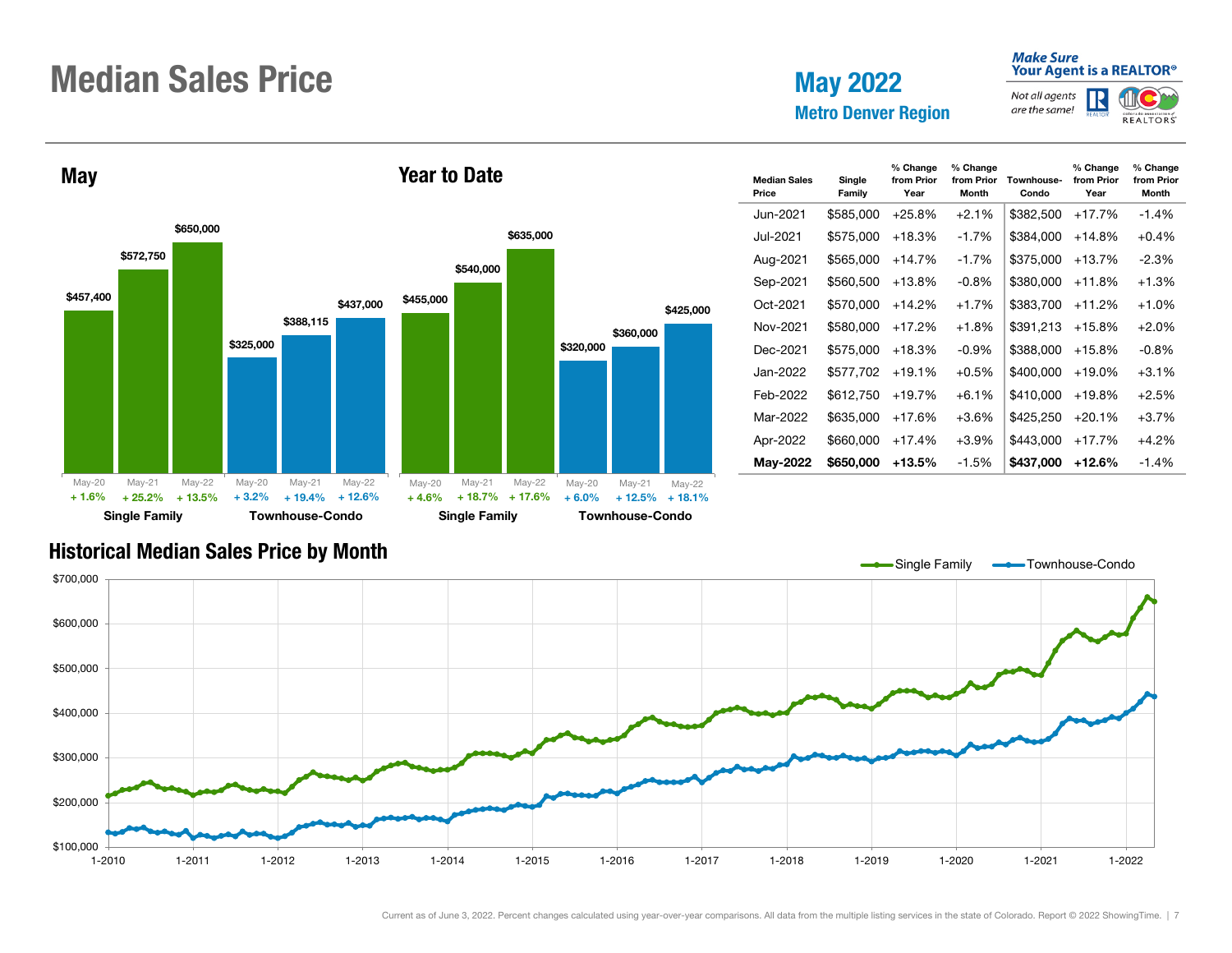# Average Sales Price May 2022

Metro Denver Region

#### Not all agents R are the same!

Make Sure<br>Your Agent is a REALTOR®





| <b>Average Sales</b><br>Price | Single<br>Family | % Change<br>from Prior<br>Year | % Change<br>from Prior<br><b>Month</b> | Townhouse-<br>Condo | % Change<br>from Prior<br>Year | % Change<br>from Prior<br><b>Month</b> |
|-------------------------------|------------------|--------------------------------|----------------------------------------|---------------------|--------------------------------|----------------------------------------|
| Jun-2021                      | \$702,781        | $+30.8%$                       | $+4.7%$                                | \$453,279           | $+20.8%$                       | $-1.3%$                                |
| Jul-2021                      | \$686,251        | $+19.1%$                       | $-2.4%$                                | \$454.309           | $+16.8%$                       | $+0.2%$                                |
| Aug-2021                      | \$672,650        | $+15.0%$                       | $-2.0\%$                               | \$452,308           | $+16.0%$                       | $-0.4%$                                |
| Sep-2021                      | \$672,209        | $+14.2%$                       | $-0.1%$                                | \$456,923           | $+14.0%$                       | $+1.0%$                                |
| Oct-2021                      | \$677.788        | $+11.3%$                       | $+0.8%$                                | \$458.694           | $+12.5%$                       | $+0.4%$                                |
| Nov-2021                      | \$680,555        | $+15.3%$                       | $+0.4%$                                | \$477,391           | $+20.5%$                       | $+4.1%$                                |
| Dec-2021                      | \$677,166        | $+13.9%$                       | $-0.5%$                                | \$457,662           | $+14.7%$                       | $-4.1\%$                               |
| Jan-2022                      | \$673.410        | $+12.5%$                       | $-0.6%$                                | \$464.683           | $+14.0%$                       | $+1.5%$                                |
| Feb-2022                      | \$716.011        | $+16.1%$                       | $+6.3%$                                | \$478,897           | $+15.7%$                       | $+3.1%$                                |
| Mar-2022                      | \$756,871        | $+15.8%$                       | $+5.7%$                                | \$503,589           | $+20.8%$                       | $+5.2%$                                |
| Apr-2022                      | \$791,802        | $+15.9%$                       | $+4.6%$                                | \$521,073           | $+16.6%$                       | $+3.5%$                                |
| May-2022                      | \$775,314        | $+15.5%$                       | $-2.1%$                                | \$529,052           | $+15.2%$                       | $+1.5%$                                |

### Historical Average Sales Price by Month

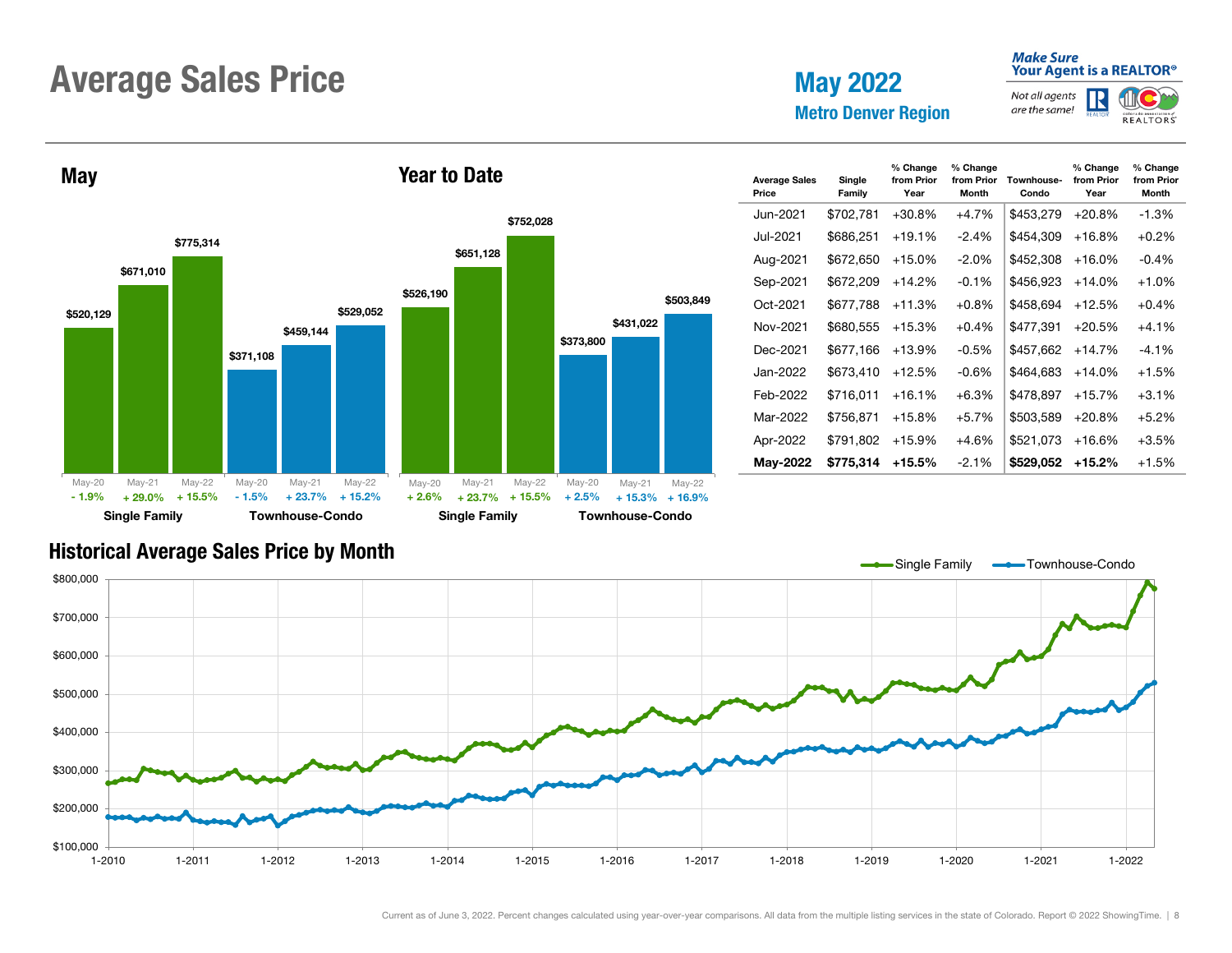# Percent of List Price Received

# May 2022 Metro Denver Region

#### **Make Sure** Your Agent is a REALTOR<sup>®</sup>

Not all agents R are the same!



% Change from Prior Month



### Historical Percent of List Price Received by Month

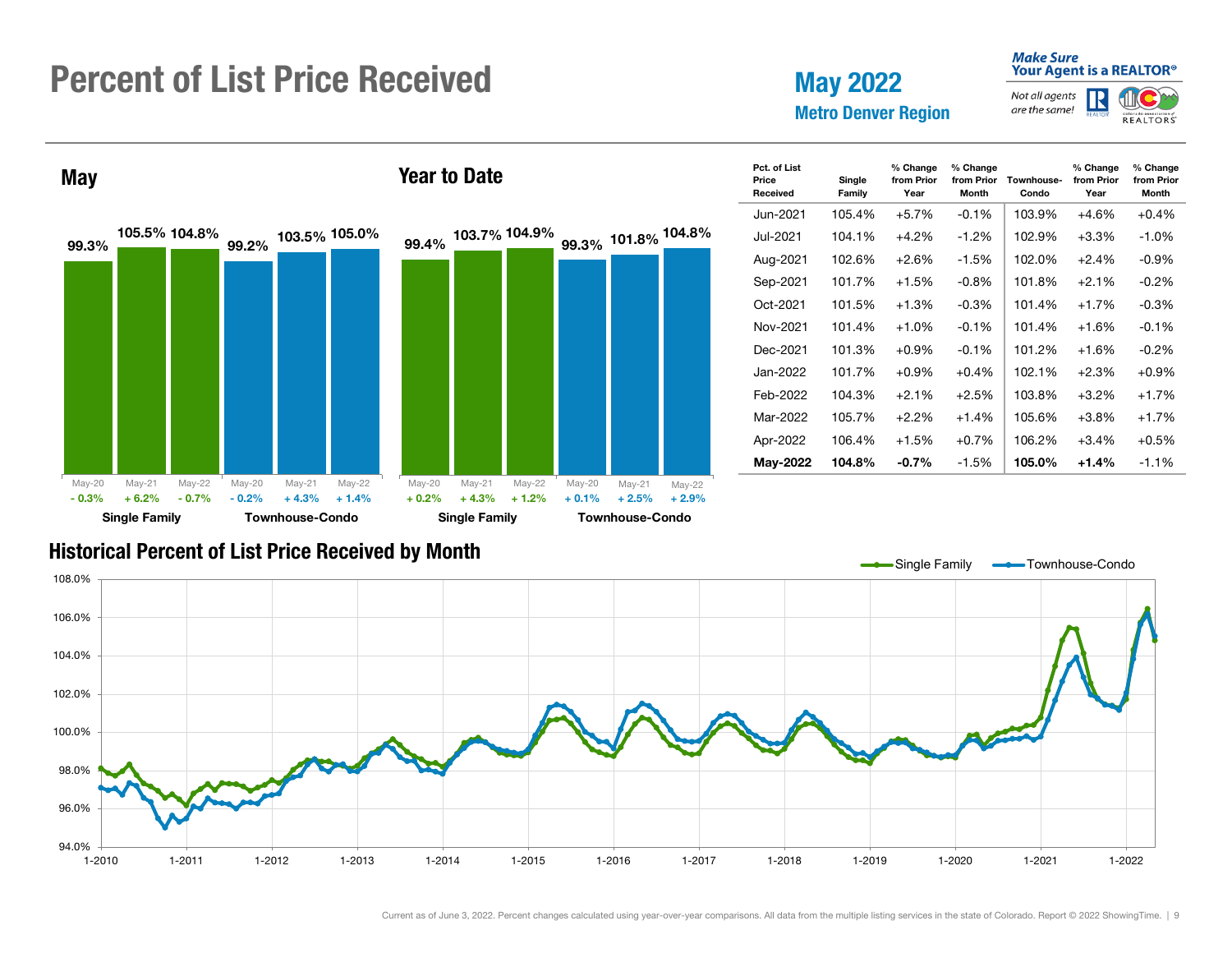# Days on Market Until Sale May 2022

Metro Denver Region

### **Make Sure** Your Agent is a REALTOR<sup>®</sup>

from Prior Month

Not all agents R are the same! **REALTORS** 



### Historical Days on Market Until Sale by Month

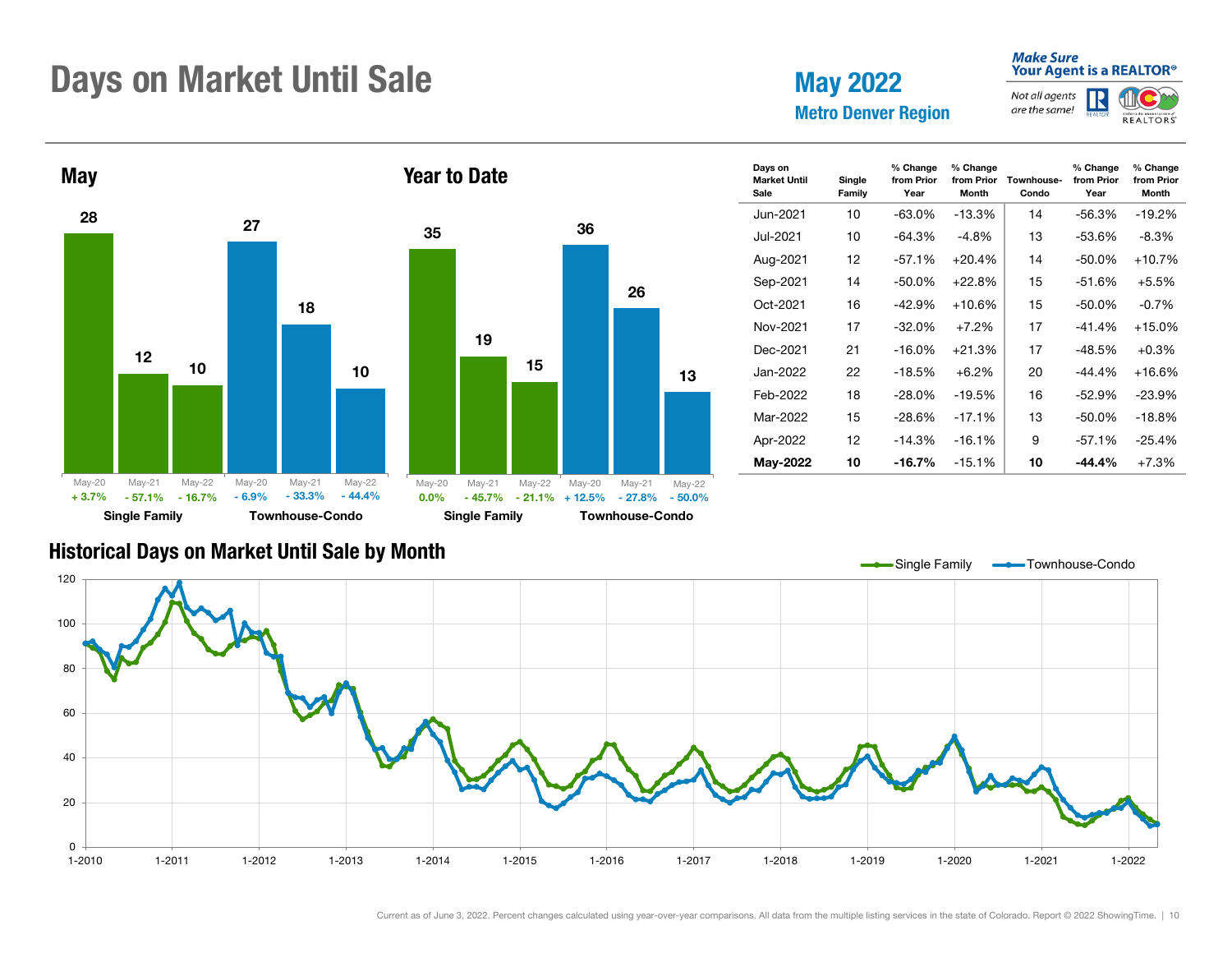# **Housing Affordability Index May 2022** May 2022

Metro Denver Region

### **Make Sure** Your Agent is a REALTOR®

Month

**REALTORS** 

Not all agents R are the same!



### Historical Housing Affordability Index by Month

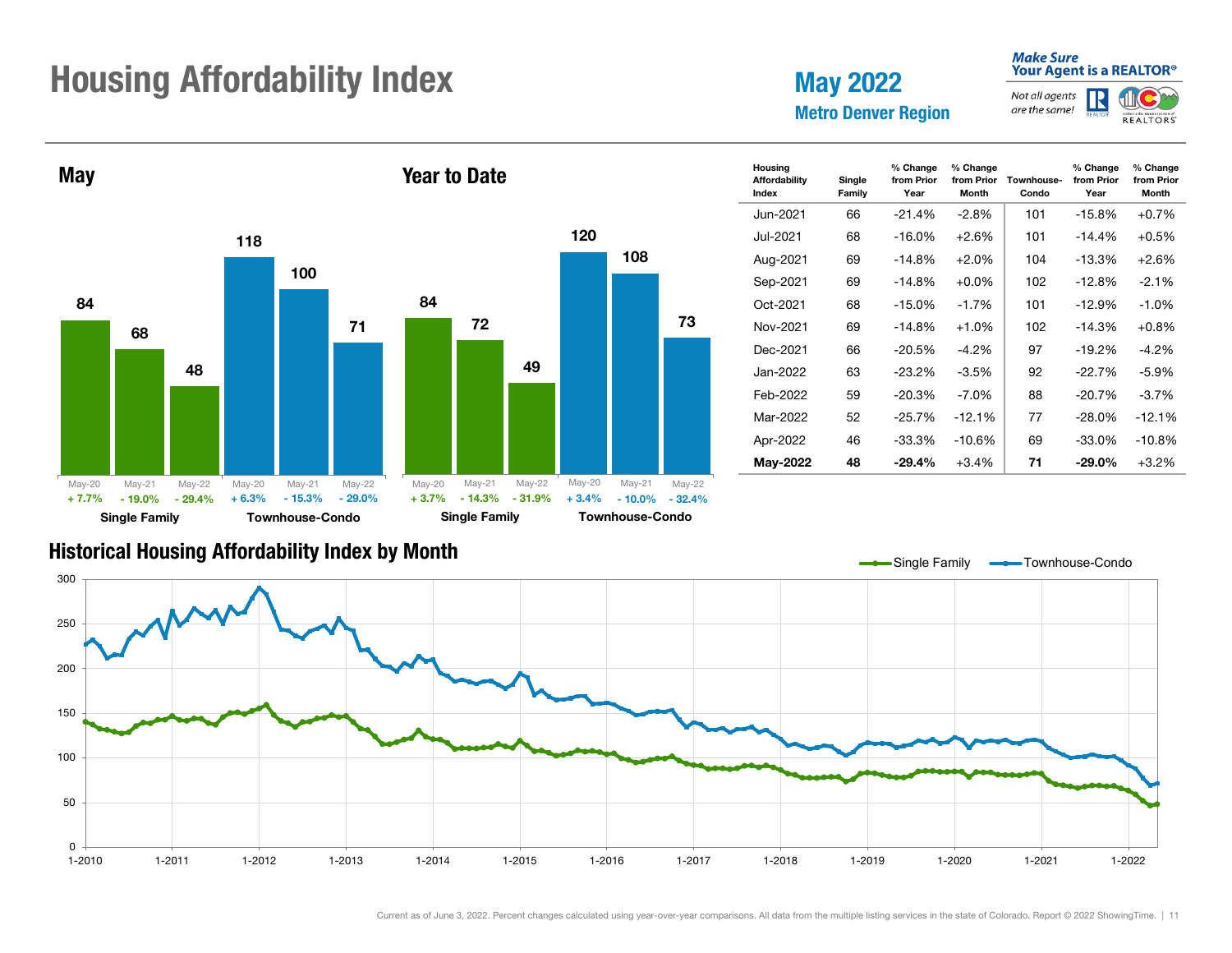# **Inventory of Active Listings** May 2022

Metro Denver Region

### **Make Sure** Your Agent is a REALTOR<sup>®</sup>

#### Not all agents R are the same! **REALTORS**

% Change from Prior Month



### Historical Inventory of Active Listings by Month

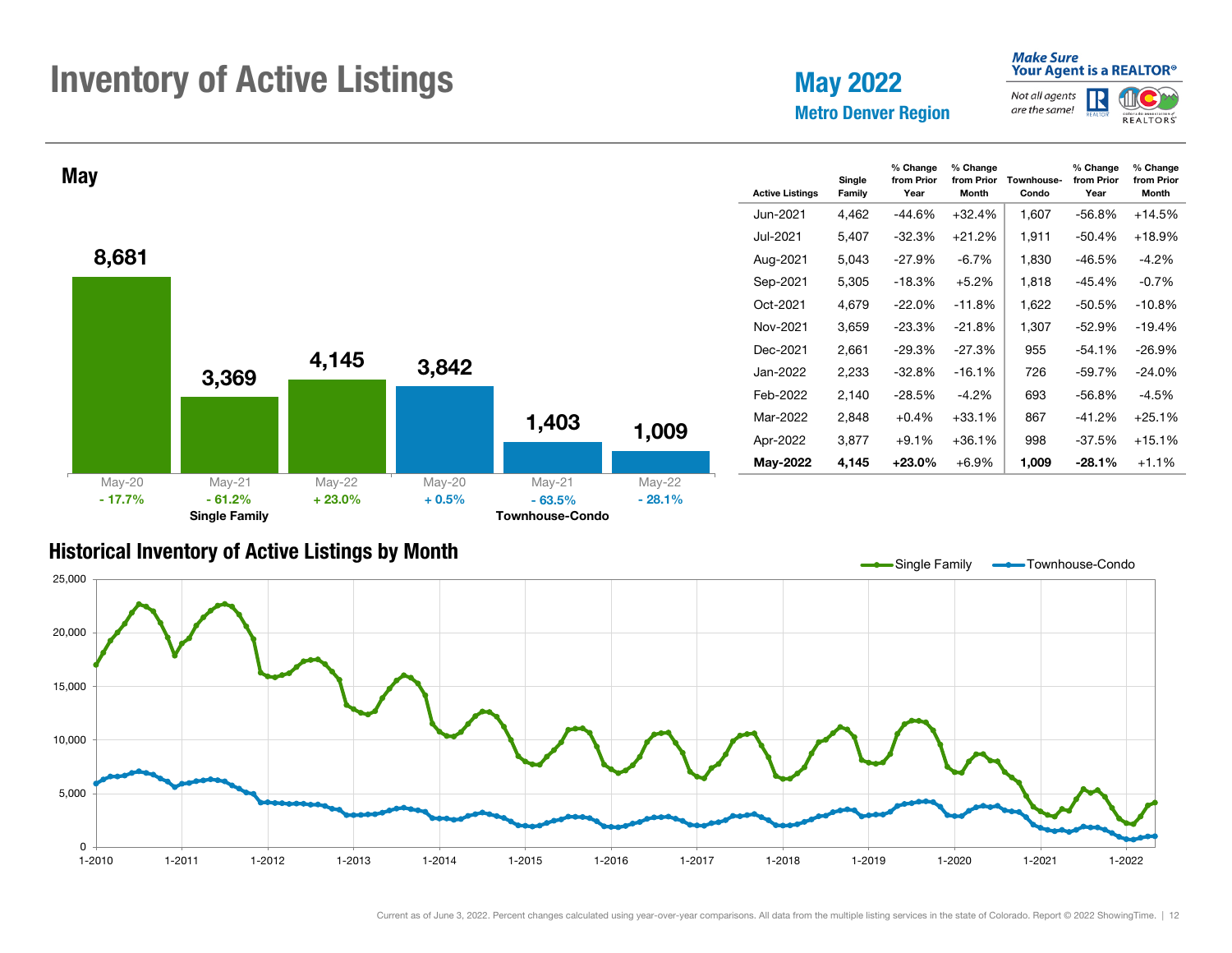# Months Supply of Inventory May 2022

Metro Denver Region

### **Make Sure** Your Agent is a REALTOR®

**REALTORS** 

Not all agents R are the same!



### Historical Months Supply of Inventory by Month

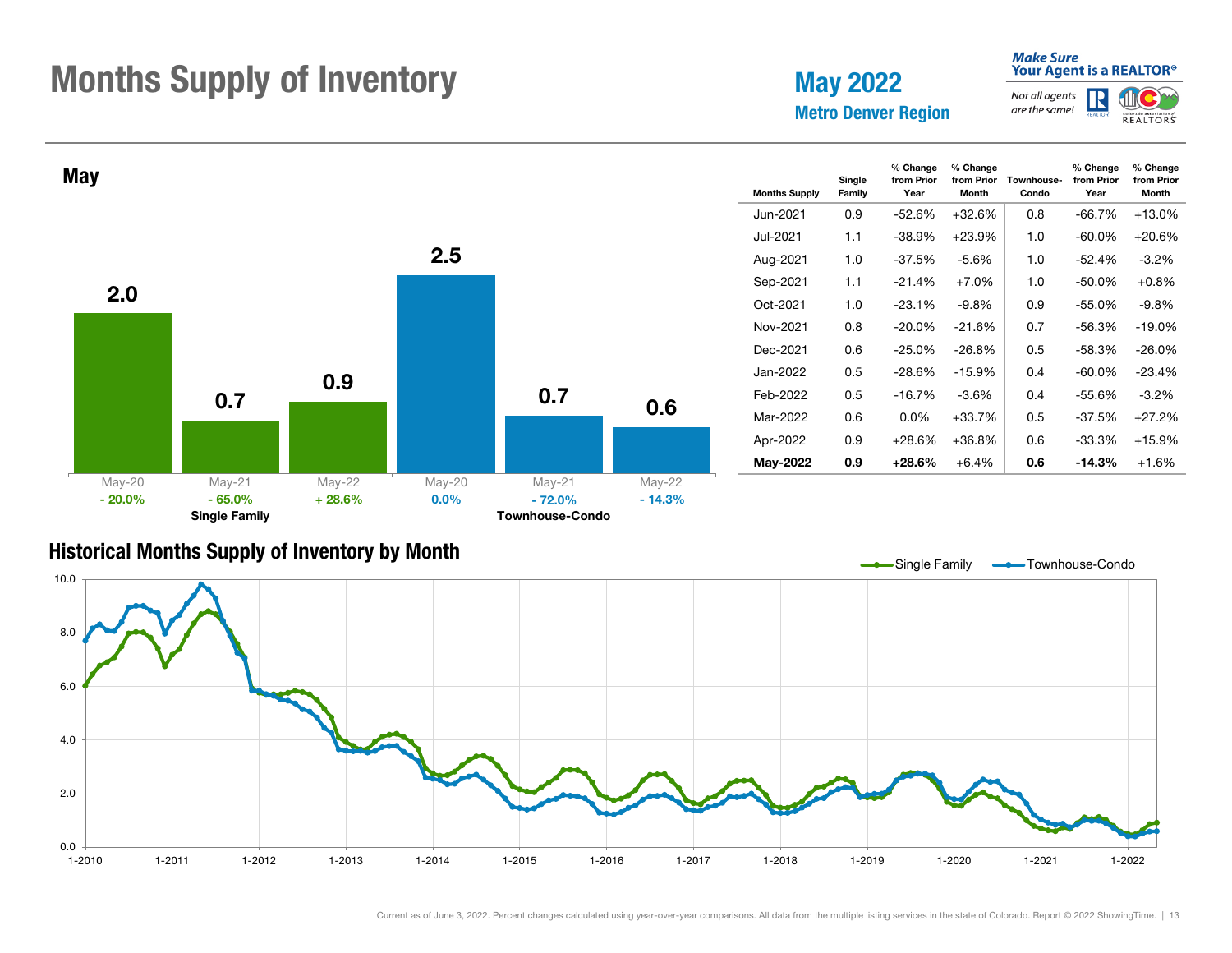| <b>Total Market Overview Report</b>   |                                                                                             |                             |         |        |            |           | <b>May 2022</b>       |                            |                                           | <b>Make Sure</b><br>Your Agent is a REALTOR®             |  |
|---------------------------------------|---------------------------------------------------------------------------------------------|-----------------------------|---------|--------|------------|-----------|-----------------------|----------------------------|-------------------------------------------|----------------------------------------------------------|--|
|                                       | Key metrics by report month and for year-to-date (YTD) starting from the first of the year. |                             |         |        |            |           |                       | <b>Metro Denver Region</b> | Not all agents<br>REALTO<br>are the same! | $\mathbf{C}$<br>⋓<br>Colorado association of<br>REALTORS |  |
| <b>Key Metrics</b>                    |                                                                                             | <b>Historical Sparkbars</b> |         |        | $5 - 2021$ | 5-2022    | <b>Percent Change</b> | <b>YTD-2021</b>            | <b>YTD-2022</b>                           | <b>Percent Change</b>                                    |  |
| <b>New Listings</b>                   | 4-2021                                                                                      | $8-202$                     | 12-2021 | 4-2022 | 7,675      | 8,543     | $+11.3%$              | 32,886                     | 33,615                                    | $+2.2%$                                                  |  |
| <b>Pending / Under Contract</b>       | 4-2021                                                                                      | 8-2021                      | 12-2021 | 4-2022 | 7,607      | 7,487     | $-1.6%$               | 31,855                     | 29,789                                    | $-6.5%$                                                  |  |
| <b>Sold Listings</b>                  | 4-2021                                                                                      | 8-2021                      | 12-2021 | 4-2022 | 6,673      | 6,814     | $+2.1%$               | 28,390                     | 26,623                                    | $-6.2%$                                                  |  |
| <b>Median Sales Price</b>             | 4-2021                                                                                      | 8-2021                      | 12-2021 | 4-2022 | \$525,000  | \$602,873 | $+14.8%$              | \$490,000                  | \$583,000                                 | $+19.0%$                                                 |  |
| <b>Average Sales Price</b>            | 4-2021                                                                                      | 8-2021                      | 12-2021 | 4-2022 | \$609,592  | \$709,040 | $+16.3%$              | \$584,689                  | \$682,128                                 | $+16.7%$                                                 |  |
| <b>Percent of List Price Received</b> | 4-2021                                                                                      | 8-2021                      | 12-2021 | 4-2022 | 104.9%     | 104.9%    | 0.0%                  | 103.1%                     | 104.8%                                    | $+1.6%$                                                  |  |
| Days on Market Until Sale             | 4-2021                                                                                      | 8-2021                      | 12-2021 | 4-2022 | 14         | 10        | $-28.6%$              | 21                         | 14                                        | $-33.3%$                                                 |  |
| <b>Housing Affordability Index</b>    | 4-2021                                                                                      | 8-2021                      | 12-2021 | 4-2022 | 74         | 52        | $-29.7%$              | 79                         | 53                                        | $-32.9%$                                                 |  |
| <b>Inventory of Active Listings</b>   | 4-2021                                                                                      | 8-2021                      | 12-2021 | 4-2022 | 4,816      | 5,176     | $+7.5%$               |                            |                                           |                                                          |  |
| <b>Months Supply of Inventory</b>     | 4-2021                                                                                      | 8-2021                      | 12-2021 | 4-2022 | 0.7        | 0.8       | $+14.3%$              |                            |                                           |                                                          |  |